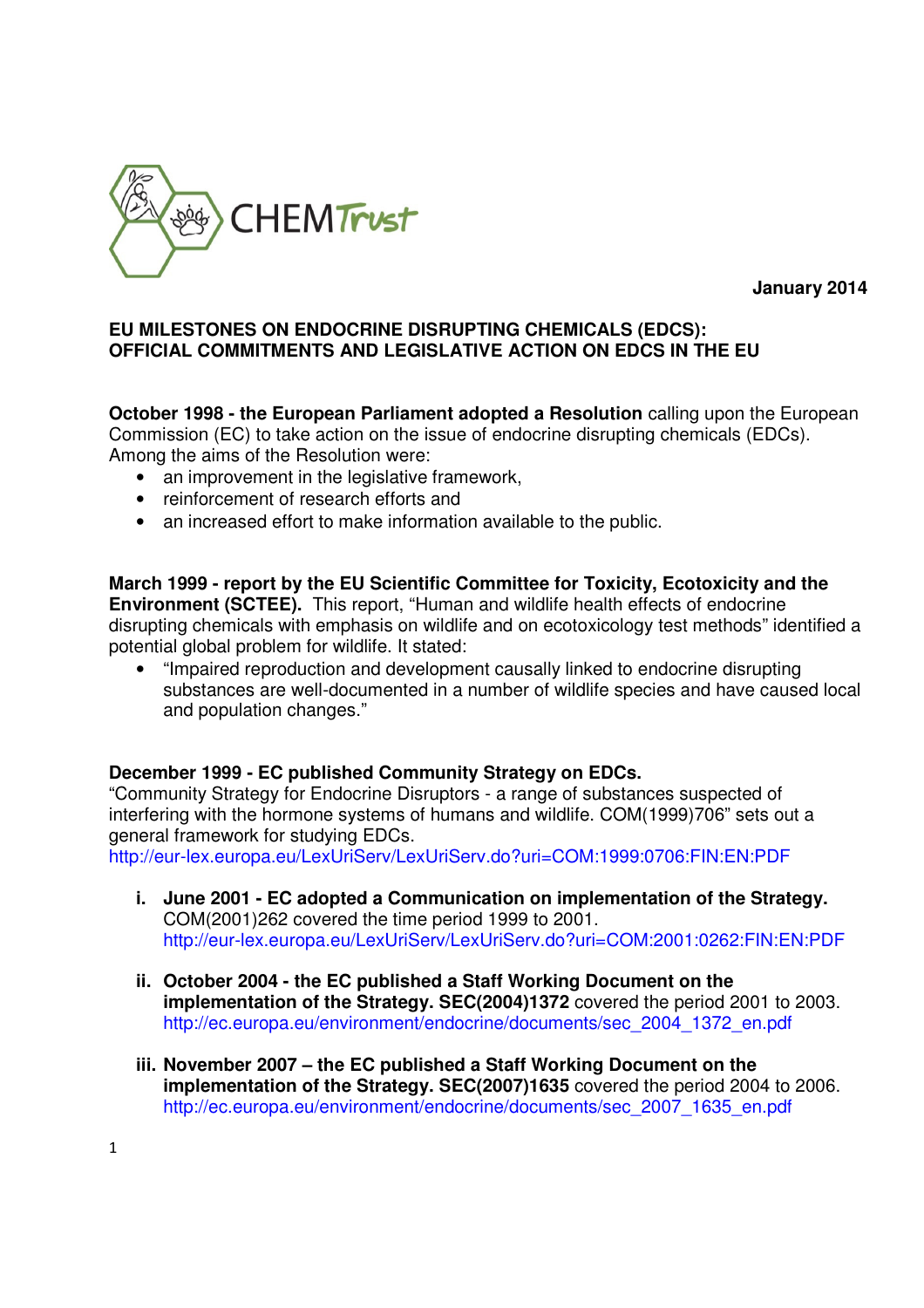**iv. August 2011 - the EC published a Staff Working Document - the 4th report on the implementation of the Strategy. SEC(2011)1001** http://ec.europa.eu/environment/endocrine/documents/sec\_2011\_1001\_en.pdf

The establishment of a priority list of substances for further evaluation of their role in endocrine disruption has been the key short term action under the Community Strategy. Four studies were published to develop a priority list of substances and to collect hazard information on individual chemicals.

This first step resulted in a study entitled "Towards the establishment of a priority list of substances for further evaluation of their role in endocrine disruption - preparation of a candidate list of substances as a basis for priority setting". This is the so-called BKH report. http://ec.europa.eu/environment/archives/docum/pdf/bkh\_main.pdf It also has 15 annexes which can be found on the following web page: http://ec.europa.eu/environment/endocrine/strategy/substances\_en.htm

A second step resulted in a study entitled "Study on gathering information on 435 substances with insufficient data". Finally a third step resulted in a study entitled: "Study on enhancing the endocrine disruptor priority with a focus on low production volume chemicals". Both of these can also be found on http://ec.europa.eu/environment/endocrine/strategy/substances\_en.htm

The results of all these studies have now been compiled in a database. This is available for downloading on the following web page: http://ec.europa.eu/environment/endocrine/strategy/short\_en.htm

## **December 2006 – Adoption of EU Regulation on industrial chemicals**

Regulation EC 1907/2006 deals with the Registration, Evaluation, Authorisation and Restriction of CHemical (**REACH**) substances.

http://eur-lex.europa.eu/LexUriServ/LexUriServ.do?uri=OJ:L:2006:396:0001:0849:EN:PDF It entered into force in June 2007 and one of its aims was to improve the protection of human health and the environment through the better and earlier identification of the intrinsic properties of chemicals used in industry. REACH therefore requires a certain amount of premarket testing of substances, so that there is some information on their toxicity.

Under REACH, chemicals with endocrine disrupting (ED) properties can be brought under strict control by subjecting them to the authorization procedure on a case by case basis (on the initiative of the regulators) (Article 57(f)). Each use of such a chemical would then have to be specifically authorized, although it could be authorized if there was 'adequate control of the risk'. Before being brought through for authorization, chemicals which are agreed to meet the criteria for authorization – the so-called substances of very high concern (SVHC) - can be put on the 'Candidate List'. REACH also mandated a specific review (originally June 2013, now delayed) of how EDCs, subject to the authorization procedure, should be treated, and whether they should all be considered 'non-threshold substances' and blocked from the 'adequate control of the risk' route to authorization (Article 60(3)). This would mean that they could only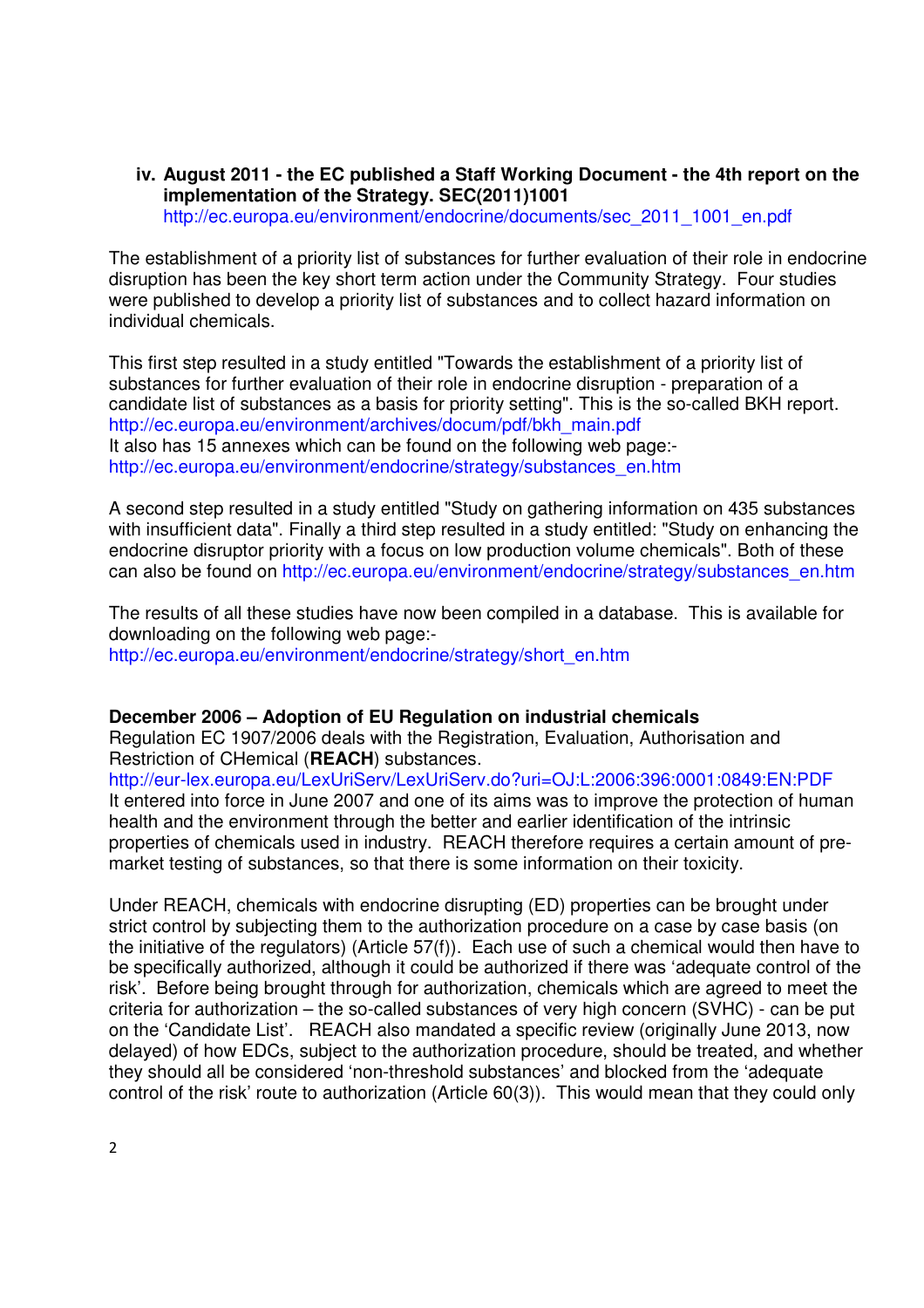be authorized if the socio-economic benefits outweigh the risk and if there is no available alternative. (This is the so-called 'socio-economic route') (Article 138(7)).

## **December 2009 Environment Council 17820/09**

With regard to the combination effects of chemicals the ED was invited to to "make" recommendations as to how exposure to multiple endocrine disruptors should be further addressed within relevant existing Community legislation" and outline this in the 4<sup>th</sup> report on the implementation of the Strategy (which was published, see above, in August 2011). http://register.consilium.europa.eu/pdf/en/09/st17/st17820.en09.pdf

# **2009 Pesticide Regulation and 2012 Biocide Regulation**

Regulation (EC) No 1107/2009 of October 2009 concerning the placing of plant protection products on the market and repealing Council Directives 79/117/EEC and 91/414/EEC. This regulation on pesticides applied from June 2011. http://eur-lex.europa.eu/LexUriServ/LexUriServ.do?uri=OJ:L:2009:309:0001:0050:EN:PDF

Regulation No 528/2012 of May 2012 concerning the making available on the market and use of biocidal products will apply from 1 September 2013. http://eurlex.europa.eu/LexUriServ/LexUriServ.do?uri=OJ:L:2012:167:0001:0123:EN:PDF

Both these regulations mandate the provision of criteria to identify chemicals with ED properties, and such chemicals are specifically subject to very stringent controls. These legislative instruments effectively require that pesticides and biocides with ED properties that may cause adverse effects will be banned unless exposure is negligible (which is very tightly defined for humans). The impact of this strict rule is that industry and industry-friendly policymakers are advocating criteria to identify EDCs that will be very hard to meet.

## **March 2013 - the EU Parliament adopted a Resolution on EDCs**

This Resolution, amongst other things, stated:

• "that current science does not provide sufficient basis for setting a limit value below which adverse effects do not occur, and endocrine disrupters should therefore be regarded as 'non-threshold' substances, and that any exposure to such substances may entail a risk, unless the manufacturer can show scientific proof that a threshold can be identified, taking into account increased sensitivities during critical windows of development, and the effects of mixtures."

http://www.europarl.europa.eu/sides/getDoc.do?type=TA&language=EN&reference=P7 -TA-2013-91

# **June 2013 – the 7th Environment Action Programme (7EAP)**

The 7th Environment Action Programme was proposed by the Commission in November 2012 (IP/12/1271). In June 2013, Commissioners Janez Potočnik and Connie Hedegaard welcomed the trilogue agreement on the new Environment Action Programme, which identified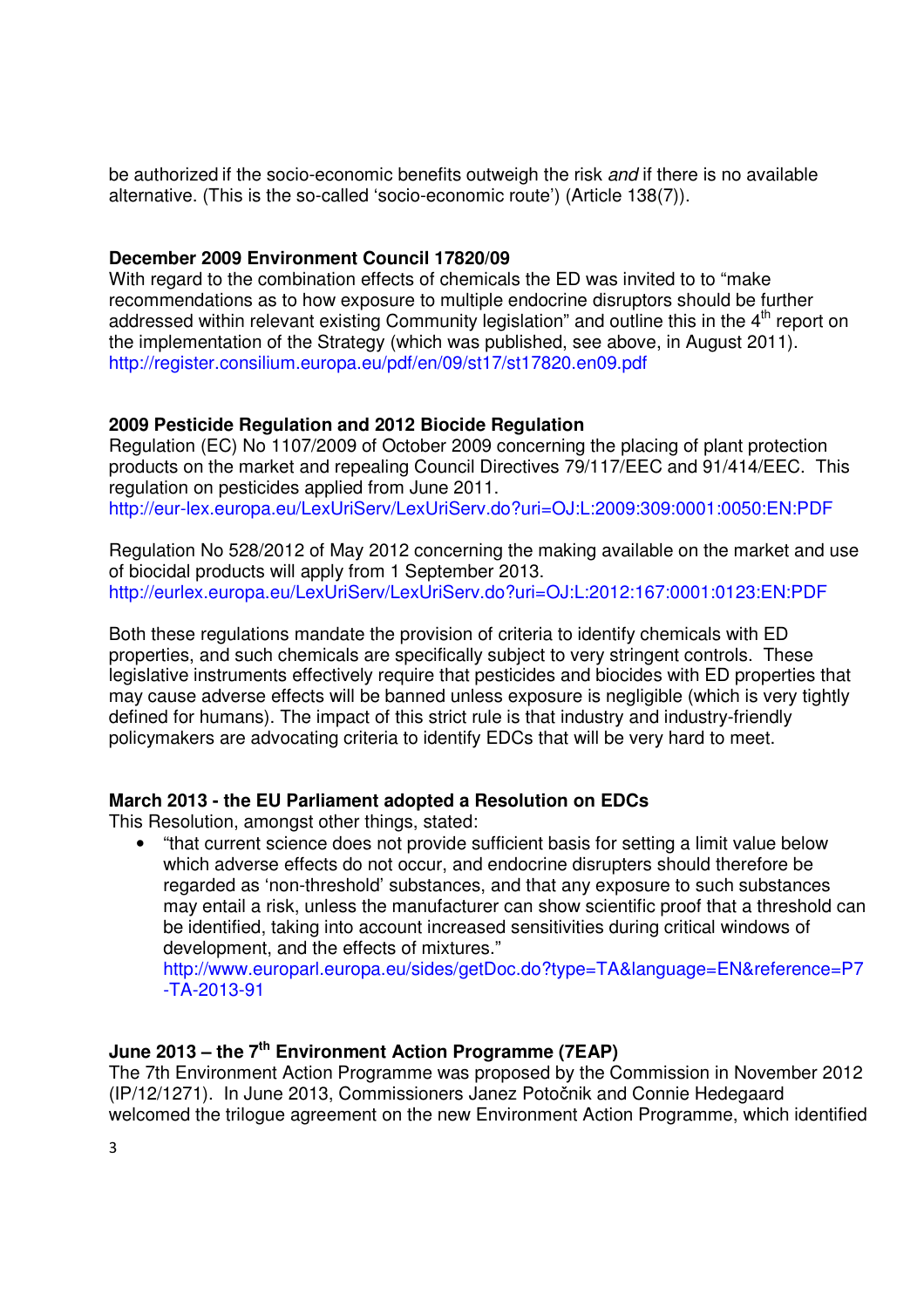priority objectives for the period up to 2020, including addressing environment-related threats to health.

The 7EAP states that "Horizontal chemicals legislation (REACH and the Classification, Labelling and Packaging Regulations) provides baseline protection for human health and the environment and promotes the uptake of evolving non-animal testing methods. However, there is still uncertainty about the impacts on human health and the environment from the combined effects of different chemicals (mixtures), nanomaterials, chemicals that interfere with the endocrine (hormone) system (endocrine disruptors) and chemicals in products. In recent years, more information has come to light on the need for action to deal with these challenges, especially if the EU is to attain the goal agreed at the World Summit on Sustainable Development in 2002, and reaffirmed at the Rio+20 Summit, to have ensured 'the minimisation of significant adverse effects' of chemicals on human health and the environment by 2020 and to respond to new and emerging issues and challenges in an effective, efficient, coherent and coordinated manner. The EU will further develop and implement approaches to address combination effects of chemicals and safety concerns related to endocrine disruptors and set out a comprehensive approach for minimising adverse effects of hazardous substances, including chemicals in products, supported by a comprehensive chemical exposure and toxicity knowledge base."

Commission web site for the new EU Environment Action Programme to 2020: http://ec.europa.eu/environment/newprg/index.htm

# **THREE RECENT KEY EU PUBLICATIONS ON THE CRITERIA TO IDENTIFY EDCS**

**1. In 2012, DG Environment published the "State of the Art of the Assessment of Endocrine Disruptors"** providing a basis for i) the development of scientific criteria for the identification of endocrine disruptors; and ii) the review and possible revision of the Community Strategy on Endocrine Disruptors. This review was undertaken by Professor Kortenkamp's team.

http://ec.europa.eu/environment/endocrine/documents/4\_SOTA%20EDC%20Final%20 Report%20V3%206%20Feb%2012.pdf

Annex 1: Summary of the state of the science

http://ec.europa.eu/environment/endocrine/documents/4\_Annex%201%20Summary%2 0State%20of%20Science%20ED%20V6.pdf

Annex 2: Summary of expert consultations on approaches to the regulatory assessment of endocrine disruptors

http://ec.europa.eu/environment/endocrine/documents/4\_Annex%202%20Summary%2 0of%20Expert%20Consultations%20V2.pdf

Annex 3: Comparative analysis of endpoints and assays by human health and wildlife endpoint

http://ec.europa.eu/environment/endocrine/documents/4\_Annex%203%20Comparative %20analysis%20V%202.pdf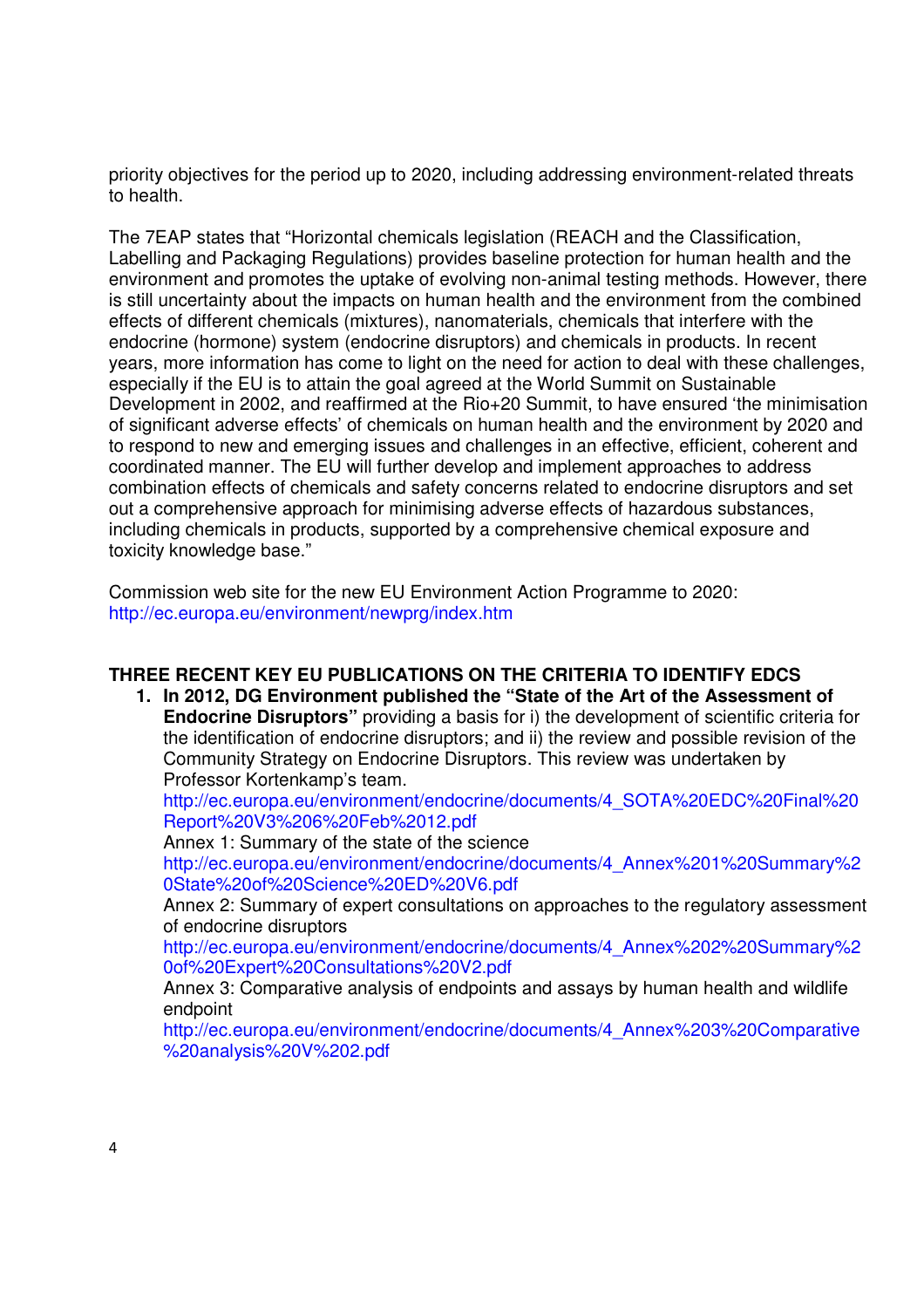#### 2. **February 2013 – EU Endocrine Disruptor Expert Advisory Group (ED EAG)**

The ED EAG was established in November 2011 as a sub-group of the ad hoc group of EC Services, EU Agencies and Member States. It included participants from various Member States and stakeholders and was chaired by the Joint Research Centre (JRC) of the EC. Its report entitled "Key scientific issues relevant to the identification and characterisation of endocrine disrupting substances" accepted that the elements for identification of an EDC were demonstration of an adverse effect for which there was convincing evidence of a biologically plausible causal link to an endocrine disrupting mode of action and for which disruption of the endocrine system was not a secondary consequence of other non-endocrine-mediated systemic toxicity. It concluded that factors such as potency, severity, irreversibility and lead toxicity were not considered part of the identification of an EDC.

http://ec.europa.eu/dgs/jrc/index.cfm?id=1410&dt\_code=NWS&obj\_id=16530&ori=RSS

## **2b. ED EAG Report on Thresholds**

This was originally planned to be included in the main report of the group, but due to time constraints it was finalised later. A draft of the report is available on the Commissions web site called 'CIRCABC' and can be found by searching for the document entitled "Thresholds for Endocrine Disrupters and Related Uncertainties." Unfortunately, as of the start of 2014 the final version was still not on the JRC website.

## **3. March 2013 – European Food Safety Authority (EFSA) scientific opinion on EDCs.**

The EFSA opinion on "Scientific criteria for identification of endocrine disruptors and appropriateness of existing test methods for assessing effects mediated by these substances on human health and the environment".

http://www.efsa.europa.eu/en/efsajournal/doc/3132.pdf

It made 2 particularly controversial or contentious points. Firstly, the definition of endocrine active substances (EASs) is different to that of EDCs, in that it said an EAS was a substance having the inherent ability to interact or interfere the endocrine system resulting in a biological effect, but which need not necessarily cause adverse effects, whereas for a chemical to be considered an EDC there would need to be reasonable evidence for a biologically plausible causal relationship between the endocrine activity and the induced adverse effect(s) seen in an intact organism. Secondly, despite the EU Pesticide and Biocide Regulations having already agreed to a hazard based approach, this EFSA opinion suggested that EDCs can "be treated like most other substances of concern for human health and the environment, i.e. be subject to risk assessment and not only to hazard assessment."